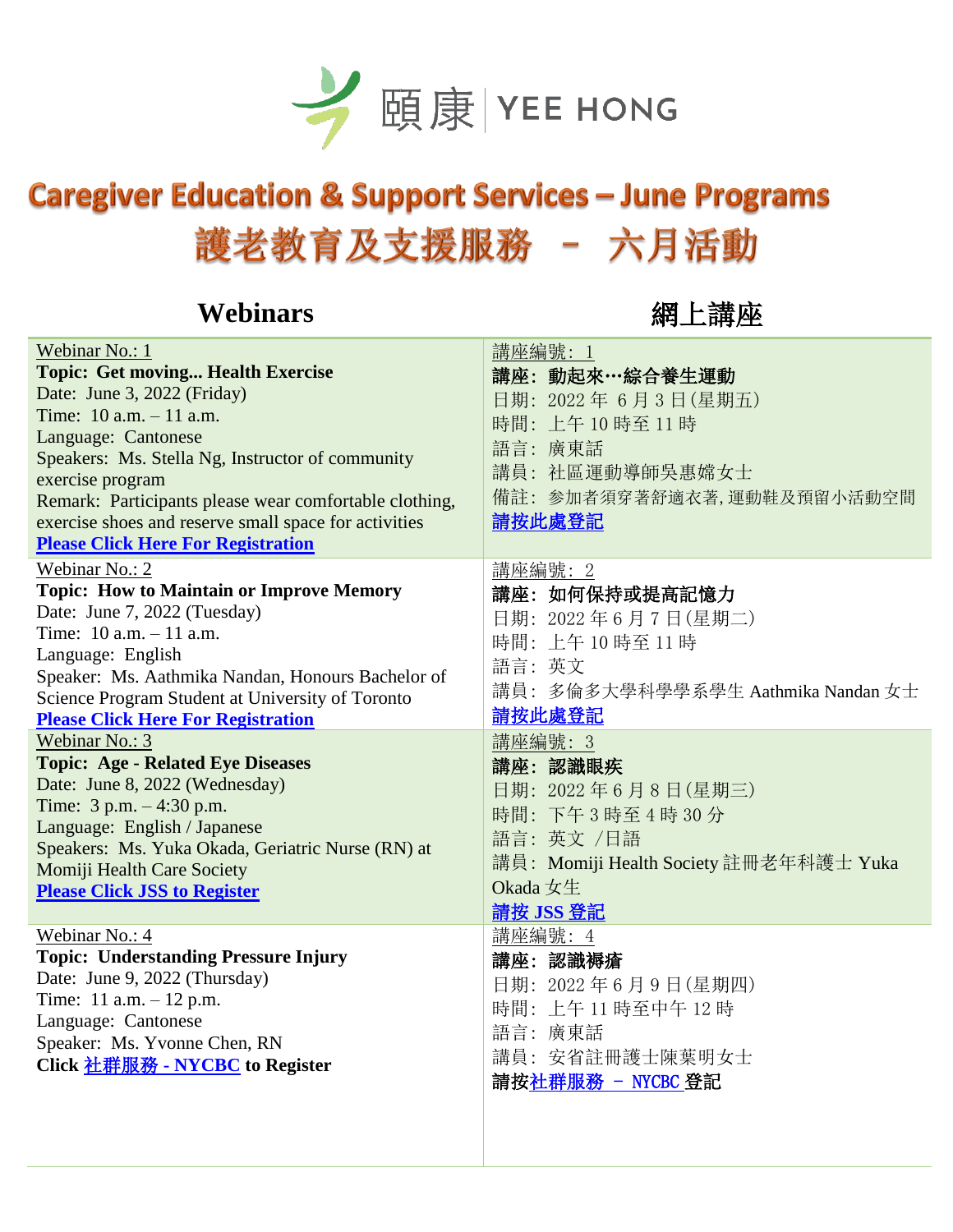| Webinars                                                                                                                                                                                                                                                                      | 網上講座                                                                                                          |
|-------------------------------------------------------------------------------------------------------------------------------------------------------------------------------------------------------------------------------------------------------------------------------|---------------------------------------------------------------------------------------------------------------|
| Webinar No.: 5                                                                                                                                                                                                                                                                | 講座編號: 5                                                                                                       |
| <b>Topic: Improvement of Body Fitness</b>                                                                                                                                                                                                                                     | 講座: 提升體適能                                                                                                     |
| Date: June 13, 2022 (Monday)                                                                                                                                                                                                                                                  | 日期: 2022年6月13日(星期一)                                                                                           |
| Time: $2 p.m. - 3 p.m.$                                                                                                                                                                                                                                                       | 時間: 下午2時至3時                                                                                                   |
| Language: Cantonese                                                                                                                                                                                                                                                           | 語言: 廣東話                                                                                                       |
| Speakers: Ms. Alice Fu, RSW, Yee Hong Centre                                                                                                                                                                                                                                  | 講員: 安省註冊社工傅家麗女士                                                                                               |
| <b>Please Click Here For Registration</b>                                                                                                                                                                                                                                     | 請按此處登記                                                                                                        |
| Webinar No.: 6<br><b>Topic: Naturopathic Approaches to Gut Health</b><br>Date: June 14, 2022 (Tuesday)<br>Time: $10 a.m. - 11:30 a.m.$<br>Language: Cantonese<br>Speakers: Dr. Yi Zhang, Registered Naturopathic<br>Practitioner<br><b>Please Click Here For Registration</b> | 講座編號: 6<br>講座: 自然療法看腸胃問題<br>日期: 2022年6月14日(星期二)<br>時間: 上午10時至11時30分<br>語言: 廣東話<br>講員: 安省註冊自然療法師張藝女士<br>請按此處登記 |
| Webinar No.: 7                                                                                                                                                                                                                                                                | 講座編號: 7                                                                                                       |
| <b>Topic: Home Care Services</b>                                                                                                                                                                                                                                              | 講座: 家居服務介紹                                                                                                    |
| Date: June 17, 2022 (Friday)                                                                                                                                                                                                                                                  | 日期: 2022年6月17日(星期五)                                                                                           |
| Time: $10 a.m. - 10:45 am$                                                                                                                                                                                                                                                    | 時間: 上午10時至10時45分                                                                                              |
| Language: Cantonese                                                                                                                                                                                                                                                           | 語言: 廣東話                                                                                                       |
| Speakers: Mr. Frank Chang, Staff of Yee Hong Centre                                                                                                                                                                                                                           | 講員: 頤康中心職員張文達先生                                                                                               |
| <b>Please Click Here For Registration</b>                                                                                                                                                                                                                                     | 請按此處登記                                                                                                        |
| Webinar No.: 8                                                                                                                                                                                                                                                                | 講座編號: 8                                                                                                       |
| <b>Topic: Dangers in Summer</b>                                                                                                                                                                                                                                               | 講座: 夏季的危險                                                                                                     |
| Date: June 17, 2022 (Friday)                                                                                                                                                                                                                                                  | 日期: 2022年6月17日(星期五)                                                                                           |
| Time: $3 p.m. - 4 p.m.$                                                                                                                                                                                                                                                       | 時間: 下午3 時至4時                                                                                                  |
| Language: Cantonese                                                                                                                                                                                                                                                           | 語言: 廣東話                                                                                                       |
| Speaker: Ms. Taylor Ma, RSSW, Yee Hong Centre                                                                                                                                                                                                                                 | 講員:安省註冊社會服務工作者馬麗嫦女士                                                                                           |
| <b>Please Click Here For Registration</b>                                                                                                                                                                                                                                     | 請按此處登記                                                                                                        |
| Webinar No.: 9                                                                                                                                                                                                                                                                | 講座編號: 9                                                                                                       |
| Topic: Understanding Human System - Part 3                                                                                                                                                                                                                                    | 講座:認識人體系統 - 第三篇                                                                                               |
| Date: June 20, 2022 (Monday)                                                                                                                                                                                                                                                  | 日期: 2022年6月20日(星期一)                                                                                           |
| Time: $10 a.m. - 11 a.m.$                                                                                                                                                                                                                                                     | 時間: 上午10時至11時                                                                                                 |
| Language: Cantonese                                                                                                                                                                                                                                                           | 語言: 廣東話                                                                                                       |
| Speakers: Ms. Taylor Ma, RSSW, Yee Hong Centre                                                                                                                                                                                                                                | 講員: 安省註冊社會服務工作者馬麗嫦女士                                                                                          |
| <b>Please Click Here For Registration</b>                                                                                                                                                                                                                                     | 請按此處登記                                                                                                        |
| Webinar No.: 10                                                                                                                                                                                                                                                               | 講座編號: 10                                                                                                      |
| Topic: Understanding Human System - Part 3                                                                                                                                                                                                                                    | 講座: 認識人體系統 ‐ 第三篇                                                                                              |
| Date: June 20, 2022 (Monday)                                                                                                                                                                                                                                                  | 日期: 2022年6月20日(星期一)                                                                                           |
| Time: $3 p.m. - 4 p.m.$                                                                                                                                                                                                                                                       | 時間: 下午3時至4時                                                                                                   |
| Language: Mandarin                                                                                                                                                                                                                                                            | 語言: 普通話 / 國語                                                                                                  |
| Speakers: Ms. Taylor Ma, RSSW, Yee Hong Centre                                                                                                                                                                                                                                | 講員: 安省註冊社會服務工作者馬麗嫦女士                                                                                          |
| <b>Please Click Here For Registration</b>                                                                                                                                                                                                                                     | 請按此處登記                                                                                                        |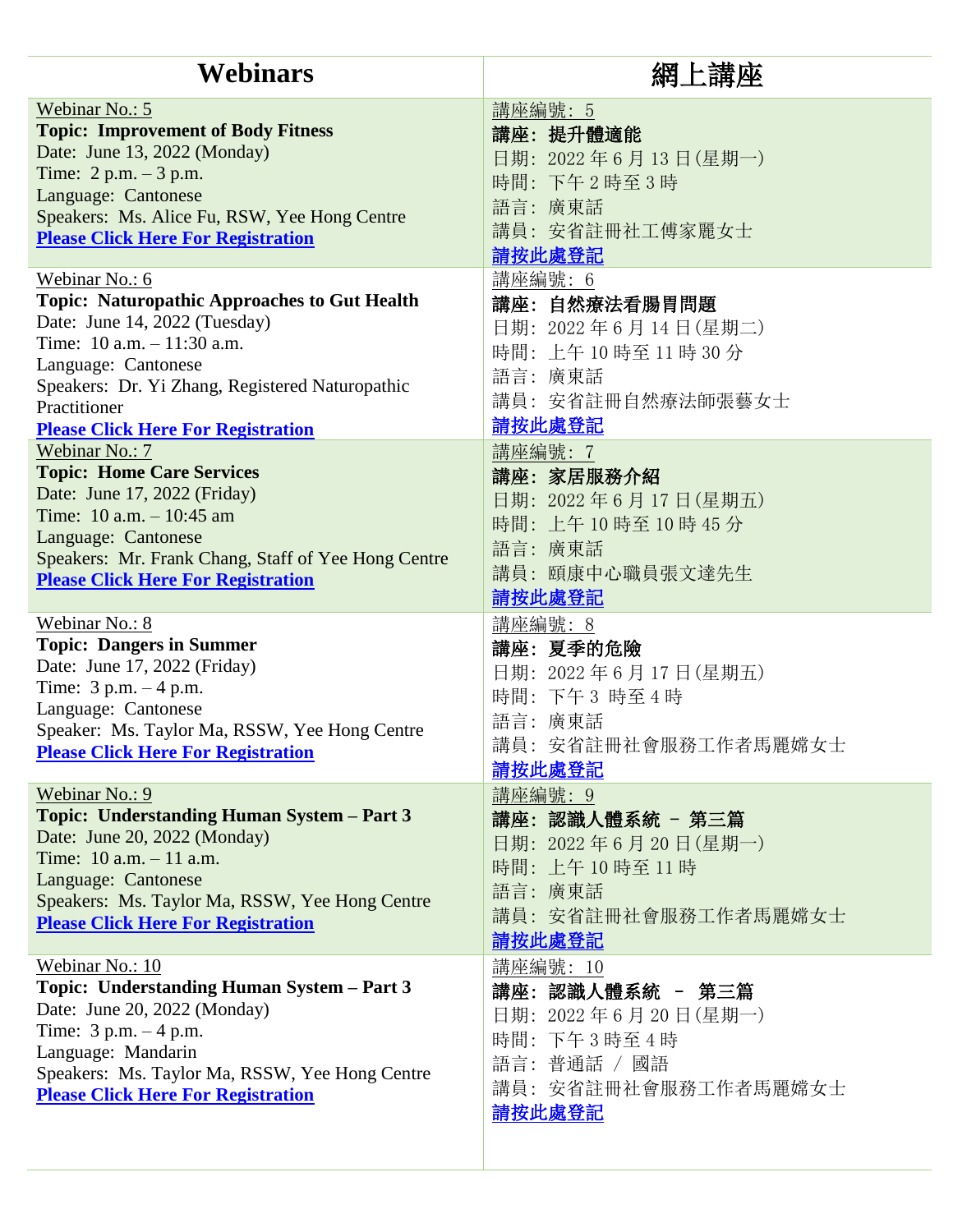| <b>Webinars</b>                                                                                                                                                                                                                                                                                                                                            | 網上講座                                                                                                                                  |
|------------------------------------------------------------------------------------------------------------------------------------------------------------------------------------------------------------------------------------------------------------------------------------------------------------------------------------------------------------|---------------------------------------------------------------------------------------------------------------------------------------|
| Webinar No.: 11<br><b>Topic: All You Need to Know about Fruits</b><br>Date: June 21, 2022 (Tuesday)<br>Time: $10 a.m. - 11 a.m.$<br>Language: Mandarin<br>Speakers: Ms. Li Feng (Oria) Xie, Registered Dietitian in<br>Canada and the United States; Ph.D. Candidate in<br>Nutrition at McGill University<br><b>Please Click Here For Registration</b>     | 講座編號: 11<br>講座:那些關於水果你需要知道的事情<br>日期: 2022年6月21日(星期二)<br>時間: 上午10時至11時<br>語言: 普通話 / 國語<br>講員: 加拿大和美國註冊營養師;加拿大營養學博士<br>生謝麗鳳女士<br>請按此處登記 |
| Webinar No.: 12<br><b>Topic: Sensory Losses and Covid-19 Effects on</b><br><b>Dementia</b><br>Date: June 22, 2022 (Wednesday)<br>Time: $10 a.m. - 11 a.m.$<br>Language: Cantonese<br>Speaker: Ms. Allyson Chiu, NCCDP Instructor<br><b>Please Click Here For Registration</b>                                                                              | 講座編號: 12<br>講座: 感官缺損與新冠疫症對失智症的影響<br>日期: 2022年6月22日(星期三)<br>時間: 上午10時至11時<br>語言: 廣東話<br>講員: 美國失智症協會認可導師趙若萍女士<br>請按此處登記                 |
| Webinar No.: 13<br><b>Topic: Getting Resources &amp; Economizing</b><br>Date: June 24, 2022 (Friday)<br>Time: $10 a.m. - 11 a.m.$<br>Language: Cantonese<br>Speakers: Mr. Anthony Lui, Retired Accountant<br><b>Please Click Here For Registration</b>                                                                                                     | 講座編號: 13<br>講座:實用開源節流法<br>日期: 2022年6月24日(星期五)<br>時間: 上午10時至11時<br>語言: 廣東話<br>講員: 退休會計師呂國聰先生<br>請按此處登記                                 |
| Webinar No.: 14<br><b>Topic: CCN Education Series IV: Community</b><br><b>Support Services at SPLC</b><br>Date: June 27, 2022 (Monday)<br>Time: $2 p.m. - 3 p.m.$<br>Language: Cantonese<br>Speaker: Ms. Eva Wong, Coordinator of Community<br>Health Promotion Program at Seniors Person Living<br>Connected<br><b>Please Click Here For Registration</b> | 講座編號: 14<br>講座:「華人關顧者網絡」講座系列之耆樂中心社區<br>服務概覽<br>日期: 2022年6月27日(星期一)<br>時間: 下午2時至3時<br>語言: 廣東話<br>講員: 耆樂中心服務登記及統籌 Eva Wong 女士<br>請按此處登記 |
| Webinar No.: 15<br><b>Topic: Advance Care Planning in Ontario</b><br>Date: June 29, 2022 (Wednesday)<br>Time: $2 p.m. - 3 p.m.$<br>Language: Cantonese<br>Speakers: Ms. Alice Fu, RSW, Yee Hong Centre<br><b>Please Click Here For Registration</b>                                                                                                        | 講座編號: 15<br>講座: 安省的「預定護理計劃」<br>日期: 2022年6月29日(星期三)<br>時間: 下午2時至3時<br>語言: 廣東話<br>講員: 安省註冊社工傅家麗女士<br><u>請按此處登記</u>                      |